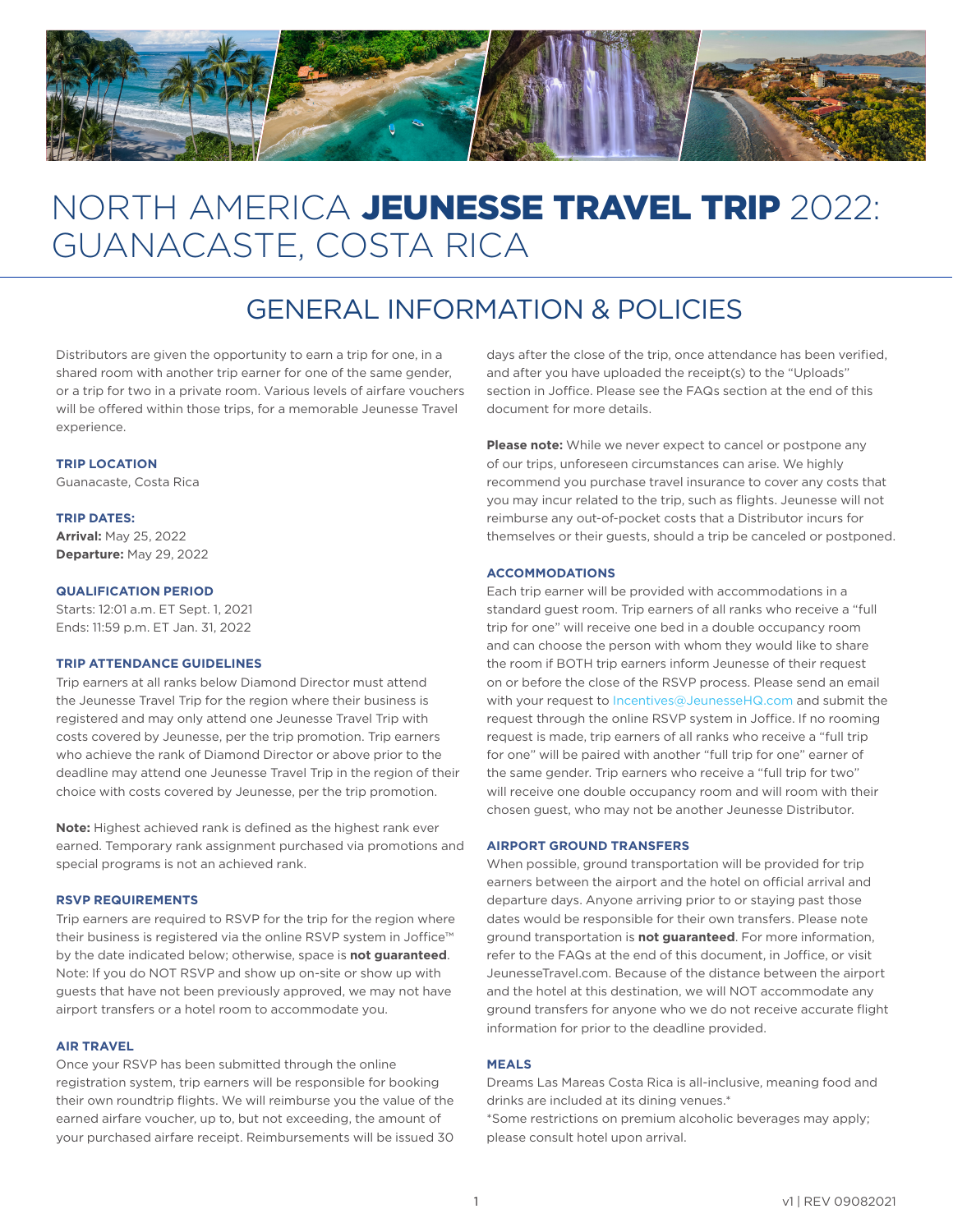# NORTH AMERICA JEUNESSE TRAVEL TRIP 2022: GUANACASTE, COSTA RICA

# GENERAL INFORMATION & POLICIES

### **INCIDENTAL CHARGES**

No incidental charges are covered.

#### **ACTIVITIES**

We want you to get to know this amazing destination; therefore, some activities will be provided, and you will also get free time to INDULGE. DISCOVER. EXPLORE. on your own.

# **CASH-IN-LIEU**

Cash-in-lieu of attendance is not permitted.

### **TRANSFERS**

All earned trips and airfare vouchers are nontransferable and have no cash value.

### **TAX REPORTING**

Cost of accommodations, meals, gifts, prizes and activities will be reported as taxable income to the appropriate tax authority, where required.

### **CANCELLATION**

Jeunesse must receive notification of any cancellations for the North America Jeunesse Travel Trip 2022: Guanacaste, Costa Rica, by **April 30, 2022**. Any trip earner who cancels after this date will be charged a cancellation fee of \$1,400 USD per person via a Wallet deduction. Should your Wallet not have enough funds for the full deduction at once, it will be reduced by whatever amount is available until the full amount has been deducted. Should you confirm that you are attending and not show up, the same process applies.

#### **DISTRIBUTOR RESPONSIBILITIES**

Distributors must be active and in good standing with the company from the date of qualification through the trip dates, to participate in the promotion. "Active" means a Distributor has generated 60 PV points during the SmartDelivery month. If the Distributor does not meet these qualifications, the earned trip and any airfare vouchers will be forfeited. All tickets are nontransferable and

nonrefundable. All rooms are based on double occupancy, and trip earners may choose the person with whom they wish to room by notifying Jeunesse before the deadline in the "Accommodations" section. Trip earners are responsible for making sure they have a current passport with an expiration date that is at least six months after the trip end date, and if necessary, a visa to enter the country or countries. Trip benefits will be denied if they are the result of a violation of Section 6 of the Policies & Procedures.

# **GUEST POLICY**

1) Trip earners of a "full trip for one" or a "full trip for two" will be allowed to bring guests in the following priority, pending availability:

(a) Total value of their earned trip promotion (b) Rank

2) Trip earners must inform Jeunesse of their intended guest(s) on or before April 15, 2022, via email to Incentives@JeunesseHQ.com and through the online RSVP system in Joffice. A Jeunesse representative will reach out within 10 business days of the close of the RSVP period, if your request has been granted.

3) Trip earners whose guest(s) has/have been approved by Jeunesse are responsible for booking and covering the cost of airfare for guest(s). There will be an additional cost per guest, to be paid to Jeunesse, for hotel accommodations, meals, planned activities and ground transportation during the trip.

4) Guests may **not** be a Jeunesse Distributor.

5) Guests can be children.

#### **THESE POLICIES ARE SUBJECT TO CHANGE WITHOUT NOTICE.**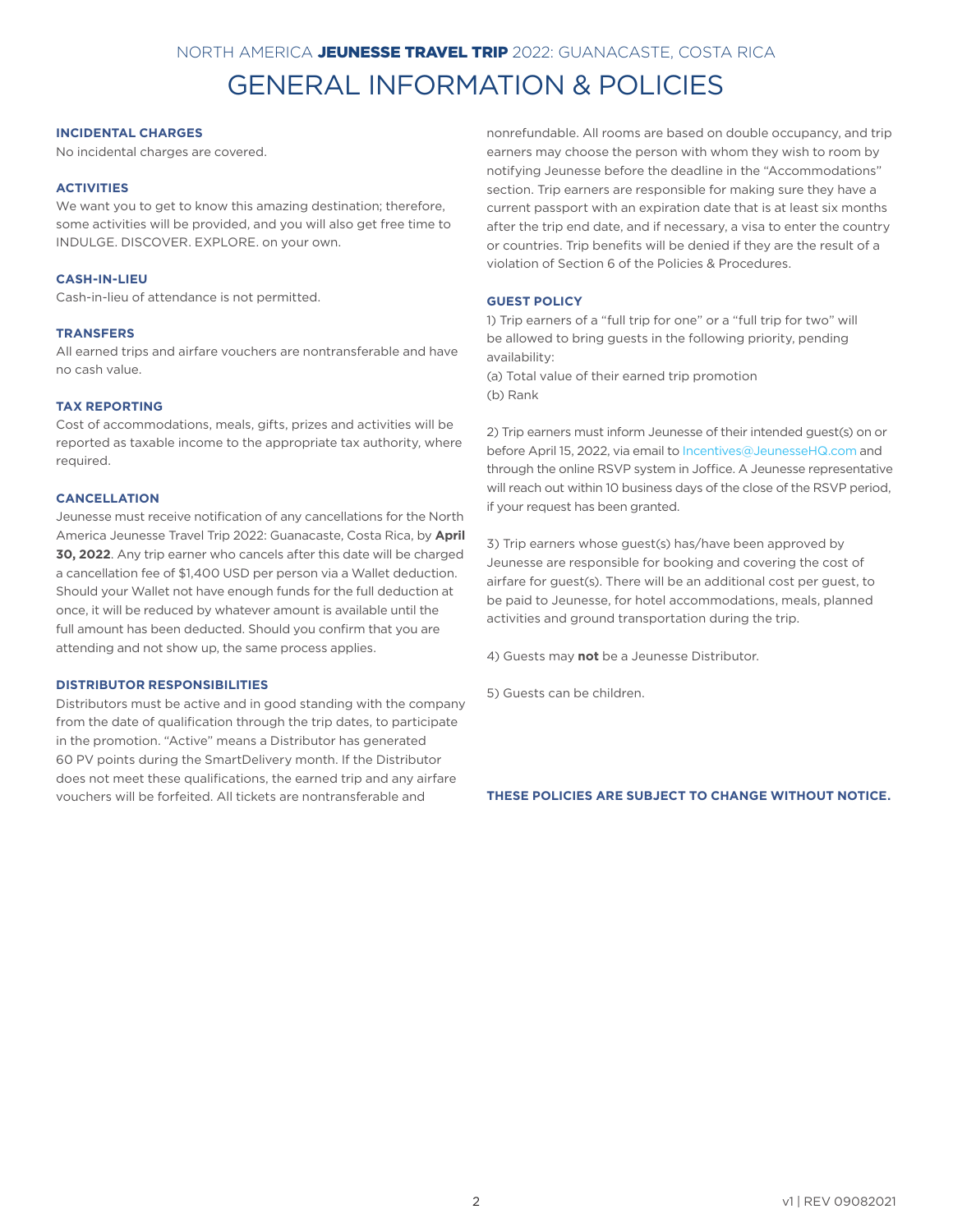# FREQUENTLY ASKED QUESTIONS

# QUALIFICATION & RSVP

### **HOW DO I KNOW IF I QUALIFY FOR THE 2022 JEUNESSE TRAVEL TRIP TO GUANACASTE, COSTA RICA?**

Please see the policy document found in Jcloud™/[Region]/ [Language] for details about how to qualify. Within approximately 10 days of the promotion period closing, if you've qualified, you will also see an RSVP button next to the trip in Reports/Distributor Reports/[Trip Name].

# **ONCE I'VE BEEN NOTIFIED THAT I'VE EARNED THE TRIP, HOW DO I RSVP AND REGISTER?**

Once the qualification period ends and you've qualified, please click the RSVP button next to the trip in Reports/Distributor Reports/[Trip Name] and follow the prompts in your email invitation to register via the online RSVP form. If you have not received an email invitation, please reach out via Incentives@JeunesseHQ.com.

We ask that you provide as many answers to the registration questions as you can. It will help us provide a wonderful experience for you and your guest, should you bring one.

## **DO I HAVE TO RSVP THROUGH THE RSVP SYSTEM OR CAN I JUST SEND AN EMAIL?**

We want to make sure to provide an incredible and seamless experience for you; therefore, we ask that everyone RSVP through the RSVP system, as the questions are specific to you and your trip! The RSVP system also has waivers for you to review to ensure that you are aware of some important information that we need to share with you and your guests. Therefore, it is very important that you RSVP through the RSVP system. We cannot accept emails as a form of RSVP.

#### **WHAT IS MY DEADLINE TO RSVP?**

April 15, 2022

## **WHAT HAPPENS IF I CANNOT ATTEND?**

If you cannot attend — though we sincerely hope you can — you will forfeit the trip. The trip is nontransferable and has no cash value.

### **WHAT HAPPENS IF I CONFIRM THAT I AM COMING AND THEN NEED TO CANCEL?**

Jeunesse must receive notification of your cancellation for the North America Jeunesse Travel Trip 2022: Guanacaste, Costa Rica, no later than April 30, 2022.

Any trip earner who cancels after this date will be charged a cancellation fee of \$1,400 USD per person, via a Wallet deduction. Should your Wallet not have enough funds for the full deduction at once, it will be reduced by whatever amount is available until the full amount has been deducted. Should you confirm that you are attending and not show up, the same process applies.

## **WHAT HAPPENS IF I DO NOT CONFIRM THAT I AM COMING, AND I SHOW UP ANYWAY?**

We want to give you the pampering you deserve! To do that, we must know in advance that you are coming so we can arrange the proper accommodations. Unfortunately, we cannot guarantee airport transfers or accommodations for those who choose to attend without providing an RSVP by the deadline.

# **WHAT IF I WANT TO BRING AN ADDITIONAL GUEST(S), BUT I ONLY QUALIFIED FOR A TRIP FOR ONE?**

While we encourage every member of our Jeunesse Family to work toward joining us on our Jeunesse Travel Trips, we can only grant you the specified trip you earned through the promotion.

Should space be available, we do welcome additional guests within certain guidelines outlined in our policy document found in Jcloud/ [Region]/[Language]. If you'd like to bring an additional guest within these guidelines, please let us know before the deadlines listed here, and according to the details outlined in the policy document.

## **WHAT ARE MY DEADLINES?**

**RSVP:** April 15, 2022 **GUEST REQUEST DEADLINE:** April 15, 2022 **CANCELLATION DEADLINE:** April 30, 2022 **TRANSPORTATION DEADLINE:** April 15, 2022

# TRAVEL & FLIGHT DETAILS

#### **DO I NEED A VISA OR PASSPORT?**

It is your responsibility and is highly recommended that you check with your local embassy or your trip destination embassy to determine whether a visa is needed and whether there is a cost associated.

If you need to request a visa letter, please email us at Incentives@JeunesseHQ.com.

# **WHAT HAPPENS IF I DID NOT GET THE PROPER TRAVEL DOCUMENTS (SUCH AS A VISA) OR DO NOT HAVE THE APPROP RIATE PASSPORT DOCUMENTATION AND AM DENIED BOARDING OF MY FLIGHT?**

The proper travel documents are your responsibility. Should you be unable to procure the appropriate travel documents, denied boarding and unable to attend the trip, you will forfeit the value of the trip, as well as your airfare voucher, and the cancellation fee will apply.

#### **HOW ARE FLIGHTS BOOKED?**

Once you've submitted your RSVP through the online registration system, you are then responsible for booking and paying for your own flights. We recommend booking as early as possible to get the best rates, so you'll have more to spend on souvenirs!

### **WHICH AIRPORT SHOULD I USE, AND WHAT IS THE AIRPORT CODE?**

Liberia International Airport (also known as Guanacaste Airport) Airport Code: LIR

#### **HOW AND WHEN WILL I RECEIVE MY TRAVEL VOUCHER FOR MY FLIGHTS?**

Once you have booked your flight, please upload the receipt(s) in Joffice, under "Members Only," then "Uploads." Reimbursements can take up to 30 days after the close of the trip and are only issued to Distributors who attended the trip.